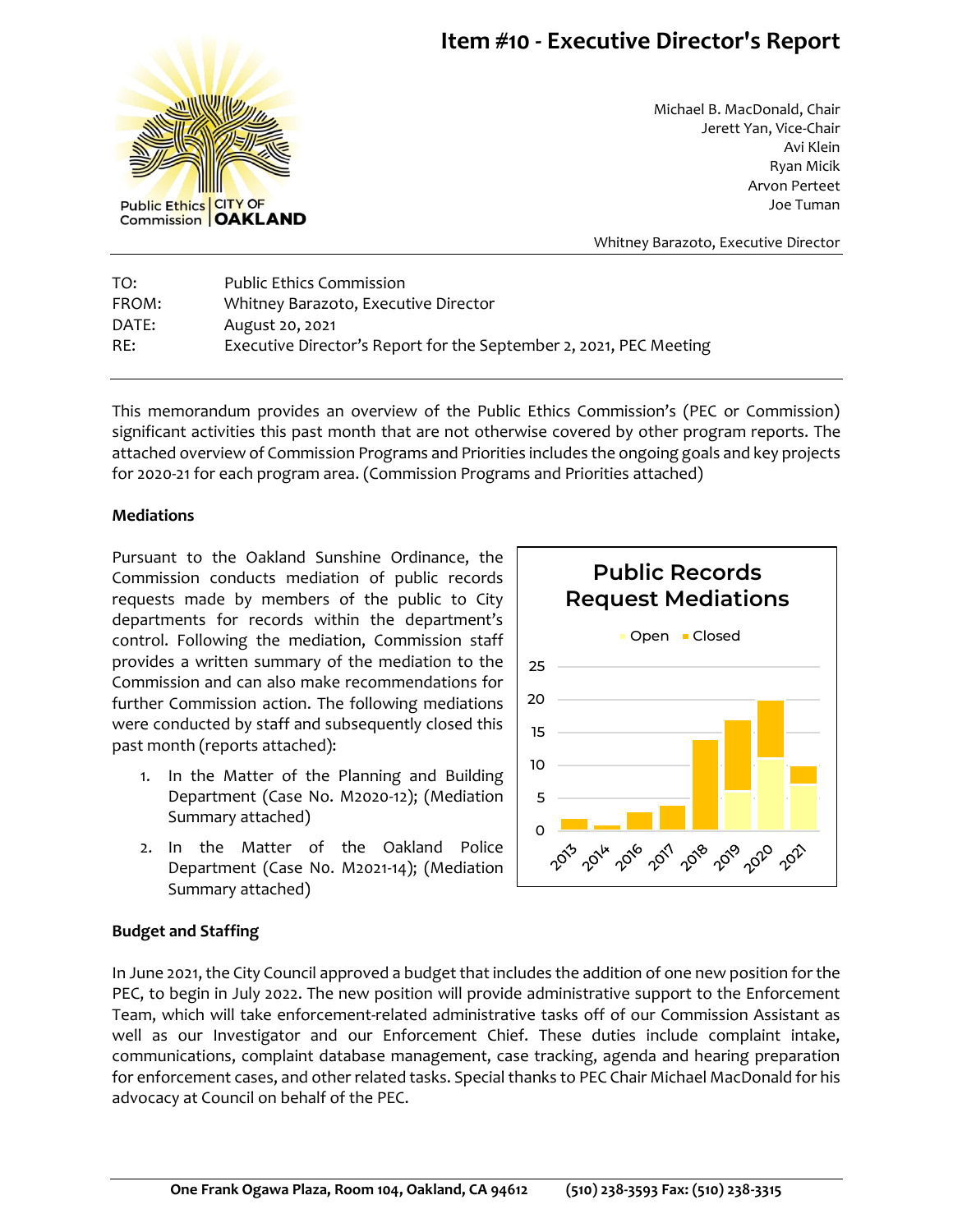#### **In the Matter of Anthony Harbaugh Collections**

Commission staff is working with City Collections and outside counsel to obtain payment of the \$55,000 fine imposed by the PEC on Anthony Harbaugh earlier this year. Harbaugh originally reached out to PEC staff to arrange a payment plan in coordination with our City Collections division, and, after agreeing to a payment plan, he never made his first payment. Instead, PEC staff received a copy of bankruptcy notice in Harbaugh's name. Staff is coordinating with outside counsel to protect the Commission's ability to collect payment.

#### **Limited Public Financing Program**

The City Auditor's Office staff is in the process of completing the audit of the 2020 Limiting Public Financing (LPF) Program. The LPF program provides District-City Council candidates with public funds via reimbursements for campaign-related expenses. Staff have been working to provide full access to the Auditor's Office to review PEC files of LPF distributions for the 2020 Election. We anticipate receiving the final audit report in the next month.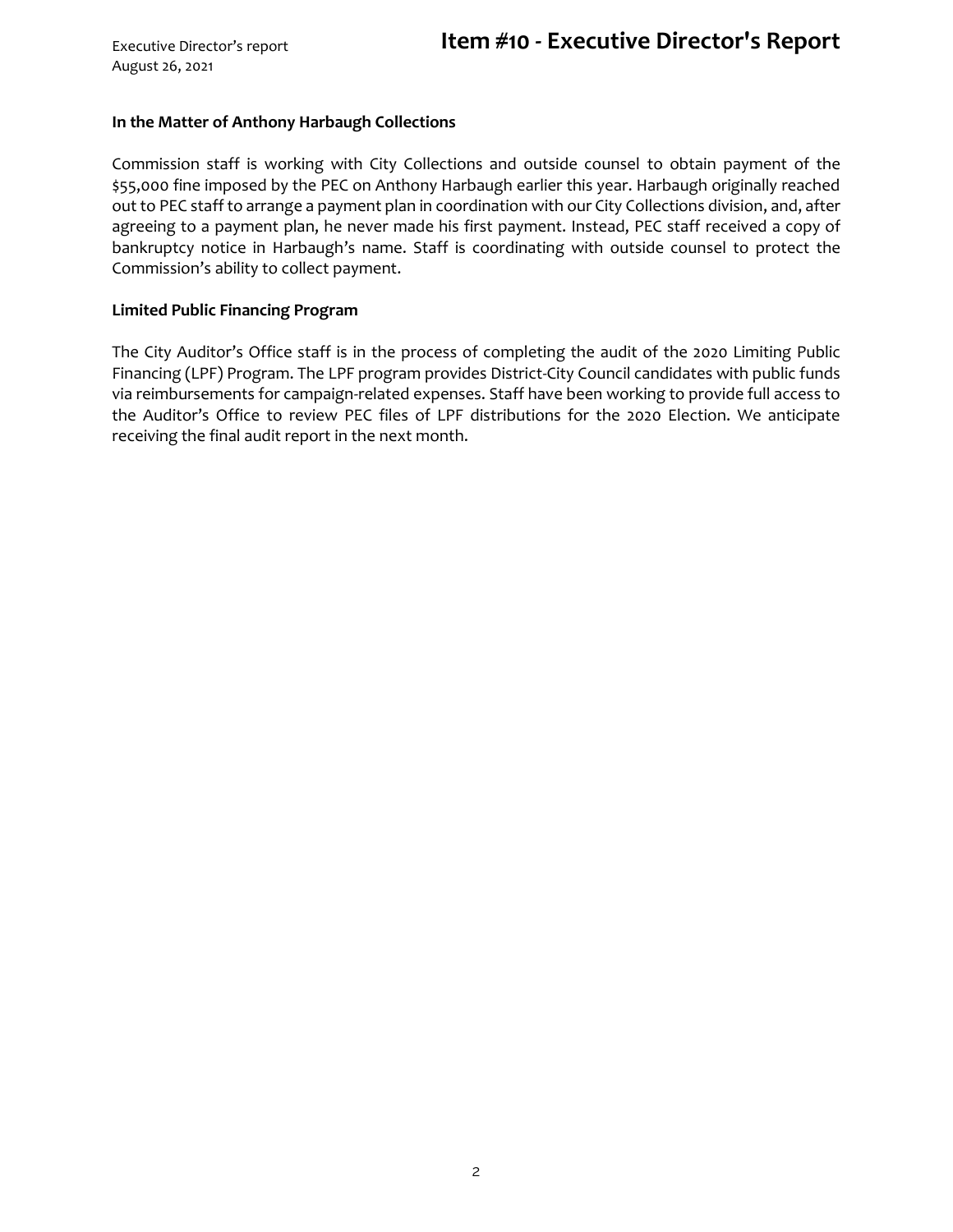# **Item #10 - Executive Director's Report**

## **PUBLIC ETHICS COMMISSION Programs and Priorities 2021**

| Program                                                  | Goal                                                                                                                                                                                                                              | <b>Desired Outcome</b>                                                                                                                                                                                                                                    | Key Projects for 2021                                                                                                                                                                                                                                            |
|----------------------------------------------------------|-----------------------------------------------------------------------------------------------------------------------------------------------------------------------------------------------------------------------------------|-----------------------------------------------------------------------------------------------------------------------------------------------------------------------------------------------------------------------------------------------------------|------------------------------------------------------------------------------------------------------------------------------------------------------------------------------------------------------------------------------------------------------------------|
| Lead/<br>Collaborate<br>(Policy,<br>Systems,<br>Culture) | PEC facilitates changes in City<br>policies, laws, systems, and<br>technology and leads by example to<br>ensure fairness, openness, honesty,<br>integrity and innovation.                                                         | Effective campaign finance,<br>ethics, and transparency<br>policies, procedures, and<br>systems are in place across City<br>agencies                                                                                                                      | Oakland Sunshine Report Card, ongoing compliance<br>1.<br>Campaign Public Finance Redesign<br>2.<br>Form 700 Filing Officer Duty Transition<br>$\overline{3}$ .                                                                                                  |
| Educate/<br><b>Advise</b>                                | Oakland public servants, candidates<br>for office, lobbyists, and City<br>contractors understand and comply<br>with City campaign finance, ethics,<br>and transparency laws.                                                      | The PEC is a trusted and<br>frequent source for information<br>and assistance on government<br>ethics, campaign finance, and<br>transparency issues; the PEC<br>fosters and sustains ethical<br>culture throughout City<br>government.                    | Ethics training and advice: a) elected officials, b) City employees<br>1.<br>(1000), b) board/commission members, and c) consultants<br>Sunshine training<br>2.<br>New trainings as needed for diversion<br>$\overline{3}$ .                                     |
| Outreach/<br><b>Engage</b>                               | Citizens and regulated community<br>know about the PEC and know that<br>the PEC is responsive to their<br>complaints/questions about<br>government ethics, campaign<br>finance, or transparency concerns.                         | The PEC actively engages with<br>clients and citizens<br>demonstrating a collaborative<br>transparency approach that<br>fosters two-way interaction<br>between citizens and<br>government to enhance mutual<br>knowledge, understanding, and<br>trust.    | Sunshine mediations<br>1.<br>Communications/outreach to client groups<br>2.<br>PEC social media outreach<br>$\overline{3}$ .                                                                                                                                     |
| Disclose/<br><b>Illuminate</b>                           | PEC website and disclosure tools are<br>user-friendly, accurate, up-to-date,<br>and commonly used to view<br>government integrity data.<br>Filing tools collect and transmit data<br>in an effective and user-friendly<br>manner. | Citizens can easily access<br>accurate, complete campaign<br>finance and ethics-related data<br>in a user-friendly,<br>understandable format.<br>Filers can easily submit<br>campaign finance, lobbyist, and<br>ethics-related disclosure<br>information. | Filing Officer/Compliance - assess, follow-up, and refer<br>1.<br>Government Integrity E-Data Project - Lobbyist Registration, Form<br>2.<br>700, Form 803, Show Me the Money App<br>Open Disclosure - continue coordination and development<br>$\overline{3}$ . |
| Detect/<br><b>Deter</b>                                  | PEC staff proactively detects<br>potential violations and efficiently<br>investigates complaints of non-                                                                                                                          | Public servants, candidates,<br>lobbyists, and City contractors<br>are motivated to comply with                                                                                                                                                           | Investigations<br>1.<br>Add part-time investigator to assist<br>2.<br>Collaborate with other government law enforcement agencies<br>3.                                                                                                                           |